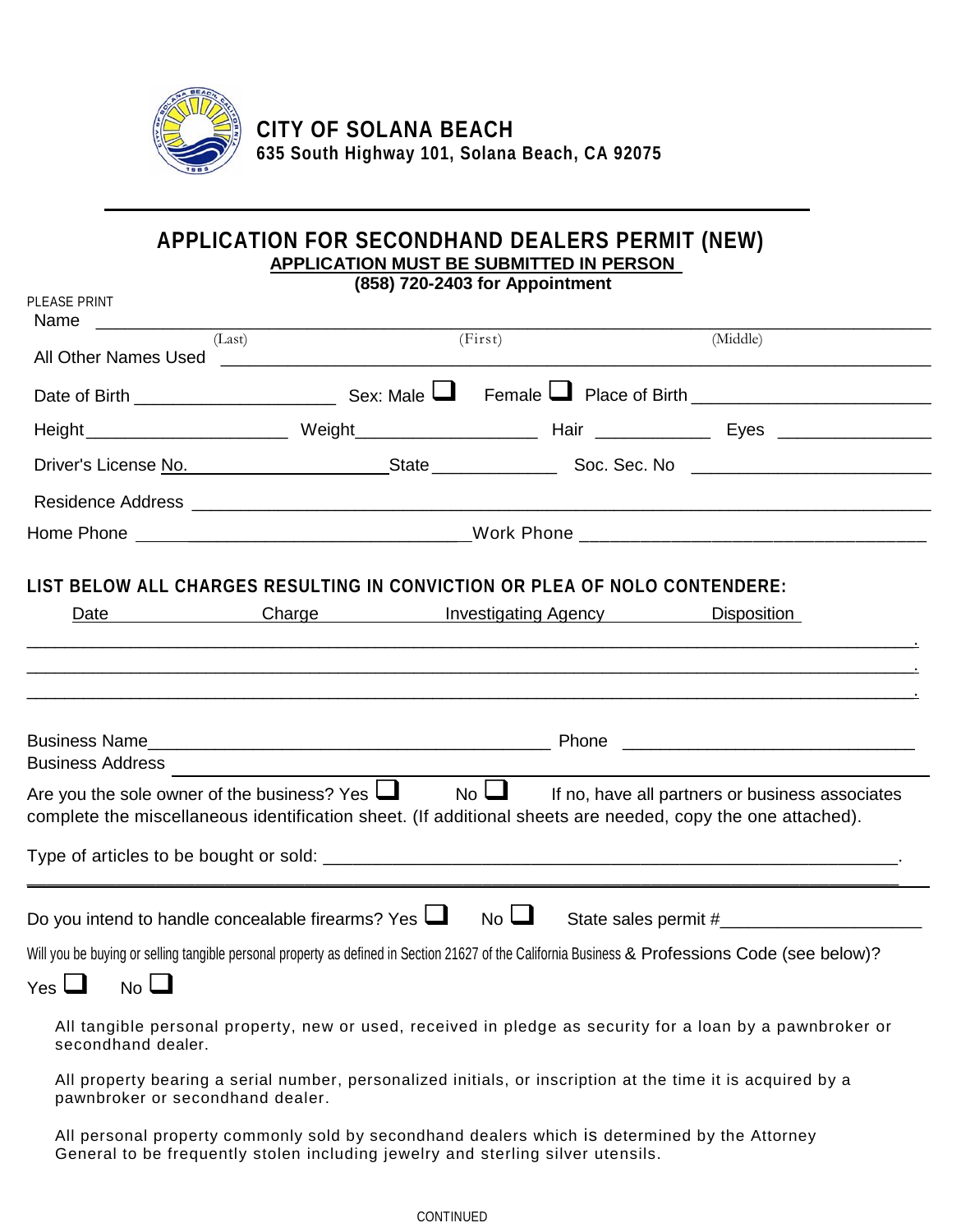## APPLICATION FOR SECONDHAND DEALER PERMIT (Continued)

If answer is yes to any of the three categories described, you will be required to obtain a license from the State.

\_\_\_\_\_\_\_\_\_\_\_\_\_\_\_\_\_\_\_\_\_\_\_\_\_\_\_\_\_\_\_\_\_\_\_\_\_\_\_\_\_\_\_\_\_\_\_\_\_\_\_\_\_\_\_\_\_\_\_\_\_\_\_\_\_\_\_\_\_\_\_\_\_\_\_\_\_\_\_\_\_\_\_\_\_\_\_\_\_\_\_\_\_\_\_\_\_\_\_\_\_\_\_ I CERTIFY UNDER PENALTY OF PERJURY THAT THE INFORMATION I HAVE GIVEN IS TRUE AND CORRECT TO THE BEST OF MY KNOWLEDGE AND BELIEF. I UNDERSTAND AND AGREE TO HAVING ALL REQUIRED NOTICES, UNLESS OTHERWISE SPECIFIED, SENT BY U.S. MAIL TO THE ADDRESS GIVEN ON THIS APPLICATION. I HAVE READ AND UNDERSTAND THE SECTIONS OF THE SOLANA BEACH MUNICIPAL CODE PERTAINING TO SECONDHAND DEALERS.

\*\*Certain information provided in this application may be disclosed pursuant to valid requests for public information.

Signature of Applicant Date

## **YOU ARE REQUIRED TO SUBMIT THE FOLLOWING DOCUMENTS WITH YOUR APPLICATION:** (INCOMPLETE APPLICATIONS WILL NOT BE ACCEPTED)

- 1) Photo Identification (driver's license or state-issued identification card only)
- 2) Fee **FEES ARE NONREFUNDABLE**
- 3) Miscellaneous identification sheet and photographs for each additional owner or partner.
- 4) Legal description of the property where the activity will occur.
- 5) A document showing that the applicant is the owner of the premises, or an agreement in writing by the owner permitting such use of the premises.
- 6) Fictitious Name Registration. If a corporation, a copy of the corporate papers issued by the State of California.
- 7) Business Registration Certificate or a completed application and appropriate fee.
- 8) State of California Secondhand Dealers License or completed application and appropriate fee.

\*\*ATTENTION ALL AGENCIES\*\* IF APPROVAL GOES PAST THE 30 DAY LIMIT APPLICANT WILL BE REFERRED TO YOUR DEPARTMENT IN CASE OF ANY INQUIRIES.

| <b>SHERIFF'S DEPARTMENT</b>        | <b>CODE COMPLIANCE/FIRE DEPARTMENT</b> |  |  |
|------------------------------------|----------------------------------------|--|--|
| Approved $\Box$ Disapproved $\Box$ | Approved $\Box$ Disapproved $\Box$     |  |  |
|                                    |                                        |  |  |
| <b>PLANNING DEPARTMENT</b>         |                                        |  |  |
| Approved $\Box$ Disapproved $\Box$ |                                        |  |  |
|                                    |                                        |  |  |
|                                    |                                        |  |  |
|                                    | Date _____________                     |  |  |